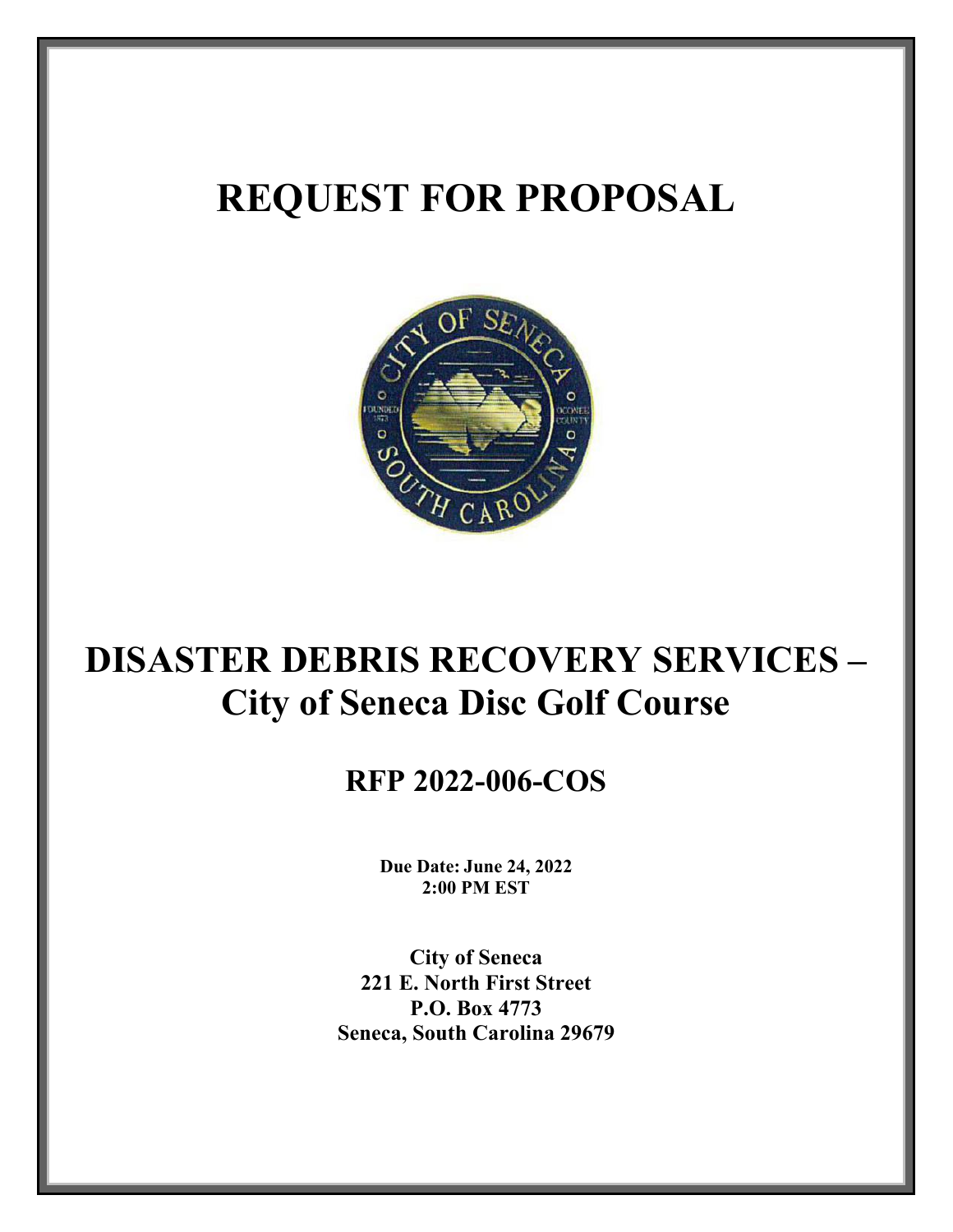

#### **CITY OF SENECA, SOUTH CAROLINA**

#### **REQUEST FOR PROPOSAL**

#### **Disaster Debris Recovery Services – Disc Golf Course**

#### **INSTRUCTIONS TO PROPOSERS**

#### **1. THE PROPOSAL**

Proposals submitted in response to this RFP complete and in the format outlined herein. This proposal format is mandatory. Proposal shall be submitted in a sealed envelope with the name and address of the person(s) submitting the proposal.

The proposal should be signed by an officer authorized to make a binding commitment for the company making the proposal. All cost and price information submitted by the Proposer will remain irrevocable for a period of 120 days from the date of submittal.

#### **2. CHANGES TO THE PROPOSAL**

Changes to the proposal may be made at any time prior to the opening of the proposals, however, all changes must be submitted in writing in an envelope marked "Modification to Proposal." The proposal and modifications will be opened at the same time and the proposal changed accordingly.

#### **3. PROPOSAL RESERVATIONS**

To the extent allowed by the applicable state and federal laws, the CITY OF SENECA, (hereafter, "City") reserves the right to reject any proposal that is nonconforming, nonresponsive, unbalanced, or conditional. A proposal may be considered nonconforming if it shows serious omissions, alterations in form, additions not called for, conditions or unauthorized alterations or irregularities of any kind.

The City also reserves the right to reject any proposal if the City believes the Proposer is unqualified or of doubtful financial ability. The proposal may also be rejected if the Proposer fails to meet any other pertinent standard or criteria established by the City.

#### **4. ACCEPTANCE OF PROPOSALS**

The City intends to award a contract to the Contractor submitting the proposal that best satisfies the needs of the City. All proposals received by the closing deadline will be carefully evaluated for conformance with the requirements of this RFP. Selection of a firm will be based upon both technical factors and price. The City reserves the right to conduct negotiations with responsible Proposers. This does not commit the City to award a contract. The City may award a contract solely on the basis of the proposal submitted without any negotiations.

Contents of the proposal may become contractual obligations if a contract ensues. Failure of the Proposer to honor these obligations may result in cancellation of the award.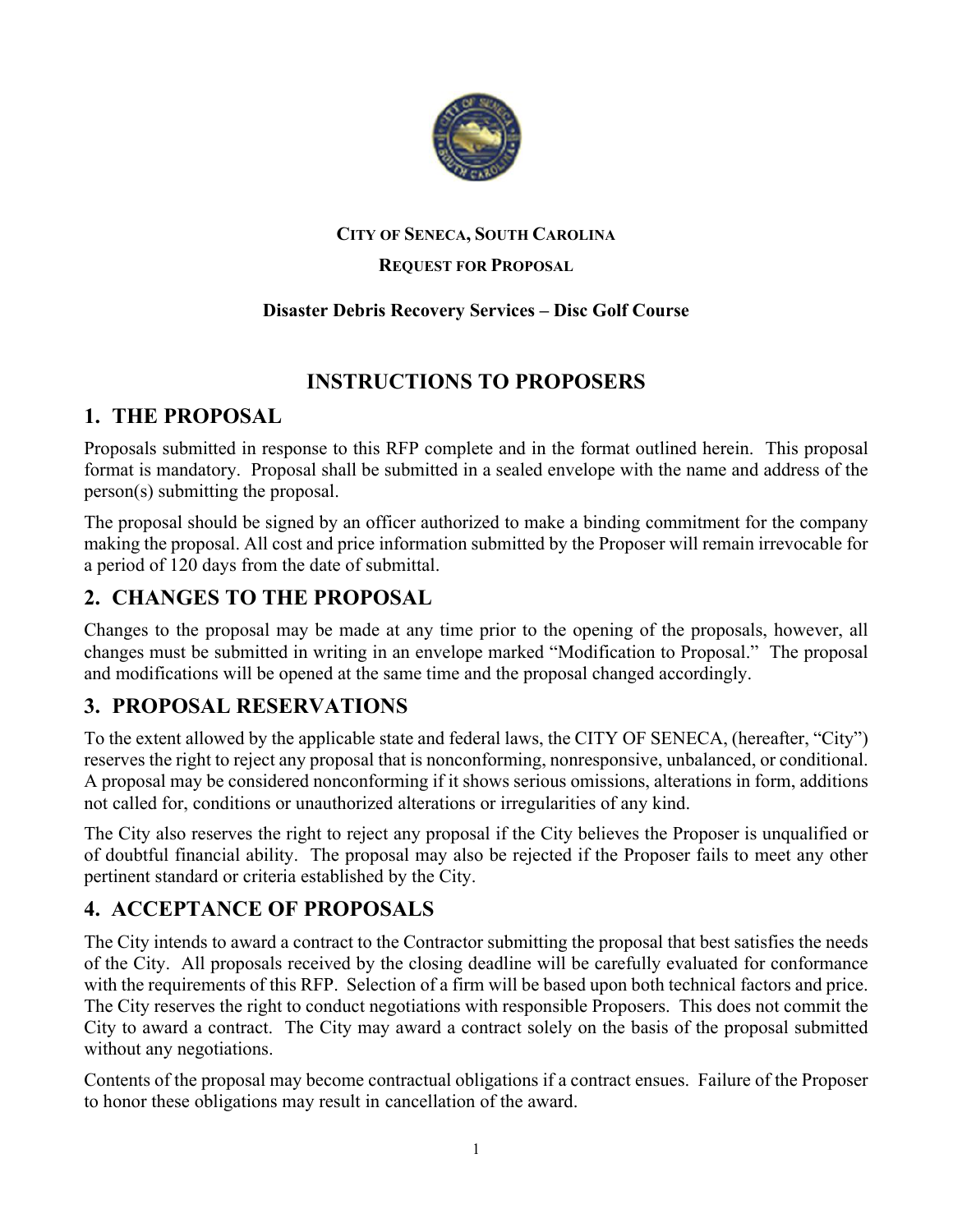## **5. AWARD OF CONTRACT**

In the event the City decides to award a contract pursuant to this RFP, the City will provide a properly prepared Independent Contractor Agreement to the successful Proposer. In the event that the agreement is not approved and returned by the successful Proposer within 10 days, the Proposer may require that it be released from contract obligation. The foregoing action by the City or the Proposer shall in no way provide any cause whatsoever for a claim against the City by the Proposer.

## **6. TERMINATION CLAUSES**

#### **a. Failure to Provide Service**

If the successful Proposer fails to provide any services described in the contact, or fails to meet any obligations contained therein, the City reserves the right to terminate the contract by providing written notice to the Proposer. The Proposer will have 30 days to cure the default. If said default cannot be cured within 30 days of the City's written notice, the City may demand its own timetable or terminate the contract.

#### **b. Authority to Terminate**

The MAYOR and CITY ADMINISTRATOR are authorized to terminate this contract on behalf of the City.

#### **c. Termination for Convenience**

The City shall have the right to terminate the contract without cause and at its convenience, with immediate notice to the Contractor.

## **d. Force Majeure**

It is mutually understood and agreed that the contract holder shall be waived of its obligations under the contract during any period or periods of time when acts of God, war or public enemy render impossible its performance under the contract. In such case, the contract holder shall give the City prompt oral notification followed by written notice of the particulars and estimated duration of said Force Majeure.

#### **e. Law to Govern**

The parties acknowledge that the contract is made and entered into with the City of Seneca, S.C., and will be performed in City of Seneca, S.C. The parties further acknowledge and agree that South Carolina law shall govern all the rights, obligations, duties and liabilities of the parties under contact and that South Carolina law shall govern the interpretation and enforcement of the contract and any and all legal matters relating to the contract. The parties further agree that any and all legal actions proceeding relating to the contract shall be brought in a court of competent jurisdiction in City of Seneca, South Carolina. By executing the contract, the parties submit to the jurisdiction of said courts and hereby irrevocably waive any and all objections that they may have with respect to venue in any court sitting in City of Seneca, South Carolina

## **7. SCOPE OF WORK**

The City is requesting proposals from experienced and qualified firms to enter into post-event contracts for the following services: Contractors shall provide disaster recovery services including, but not limited to, clean-up, reduction and disposal of debris resulting from the April 2020 tornado located on the city's publicly used Disc Golf Course located at Shaver Recreation Complex, as directed by the City in order to eliminate immediate threats to public health and safety.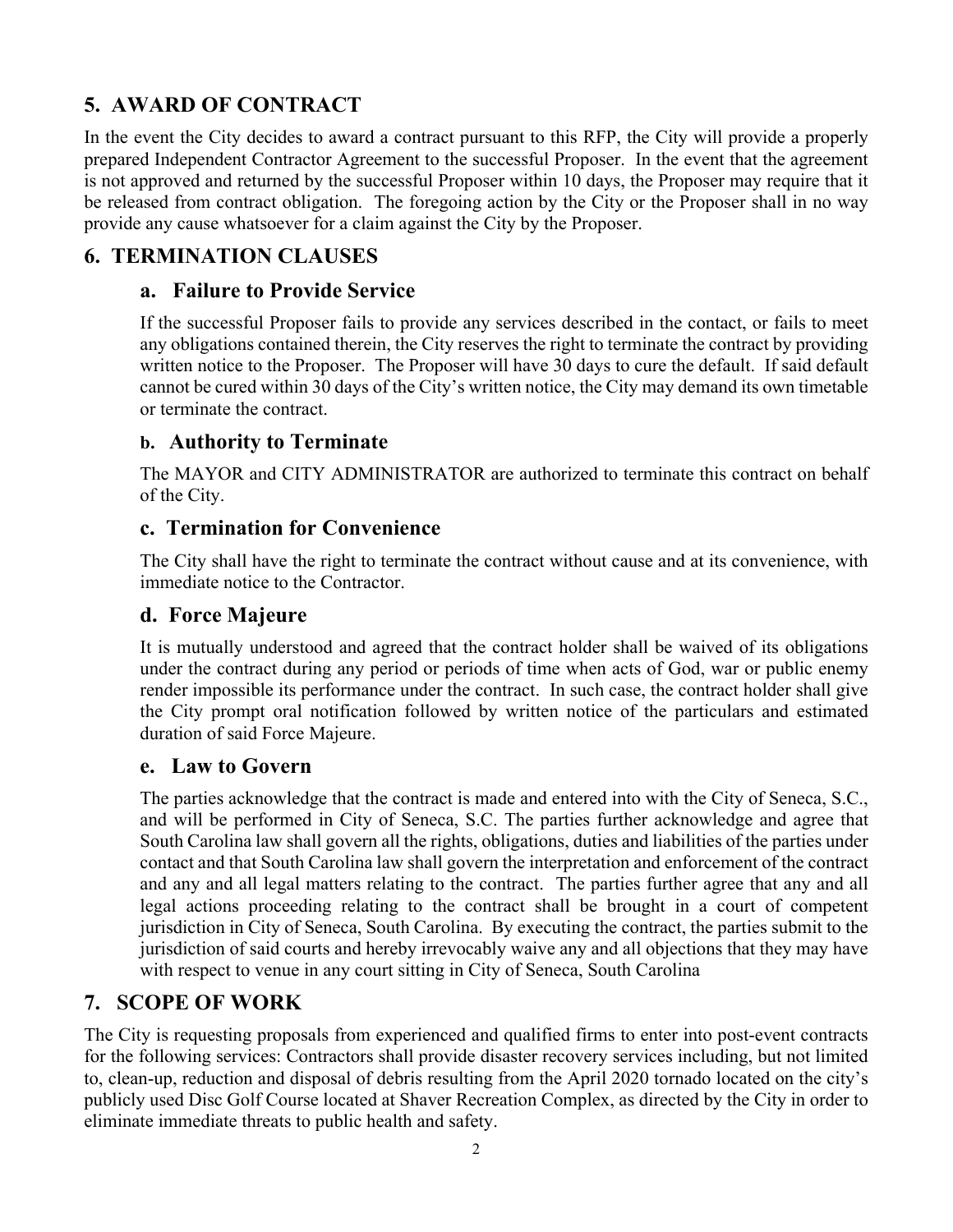Also required is the elimination of immediate threats of significant damage to improved public or private property (see Section C) and that which is considered essential to ensure economic recovery of the affected community. Contractors shall also provide disaster recovery technical program management assistance relating to reimbursement of eligible damage costs from federal and state agencies when available to the City's officials. Selected contractors will be subject to observation by the City's recovery management staff. This staff, which may include contracted specialist along with staff from other government entities, will ensure debris removal efforts are within Public Assistance guidelines and in compliance with all applicable Federal, State, and local regulations.

The primary focus for this work is debris generated by a tornado in April 2020. To provide a noncommittal estimate of potential contract scope, a visual estimate was used to predict debris amounts for an EF 3 tornado. The model estimated debris to consist of  $\pm 370$  cubic yards (CY) of limbs and brush, ±58.8 CY of tree material, and 15 root balls.

Firms shall submit one (1) original and three (3) copies of their proposal as requested by this invitation.

#### *The work to be undertaken includes, but may not be limited to:*

- 1) Debris removal from public, accessible playing area of Disc Golf Course.
- 2) Debris reduction by grinding into a mulch and leave on site.
- 3) Removal of broken/hazard trees and limbs as a result of tornado.
- 4) Debris Disposal: Disposal of all disaster debris, reduced debris, ash residue and other products of the debris management process in accordance with all applicable federal, state, and local laws, standards, and regulations.
- 5) Documentation and Inspections: All debris shall be subject to inspection by the City of Seneca. Inspections will be to ensure compliance with the contract and applicable local, state and federal laws. The Contractor will, at all times, provide the City access to all work sites and disposal areas. The Contractor will work closely with state authorities, FEMA, and other agencies to ensure that debris collection and data documenting appropriately address concerns of the likely reimbursement agencies.
- 6) Work Sites: The City will establish and approve all sites that the Contractor will be allowed to use. Pre-use surveys will be completed to include soil and water testing. The Contractor will remove all debris and return the site from which debris was removed in a clean and neat condition. Verification will be done using the pre-use surveys results.
- 7) Hazardous Stump Extraction: The Contractor shall extract all stumps that are determined to be hazardous to public access and as directed by the City. Stumps will be reduced on site.
- 8) Backfilling of stump root ball holes upon direction of the City. This clean fill dirt shall be compacted as directed by the City.
- 9) Loading, hauling, and management of storm-deposited soils (e.g., silt, sand, or mud). This may include tasks like sifting, cleaning, and sorting sand before placement back on beaches.
- 10) Documentation and Recovery Process: Contractor will provide the following in addition to debris removal activities:
	- a) Documentation of recovery process
	- b) Provide written and oral status as requested by the City
	- c) Review documentation for accuracy and quantity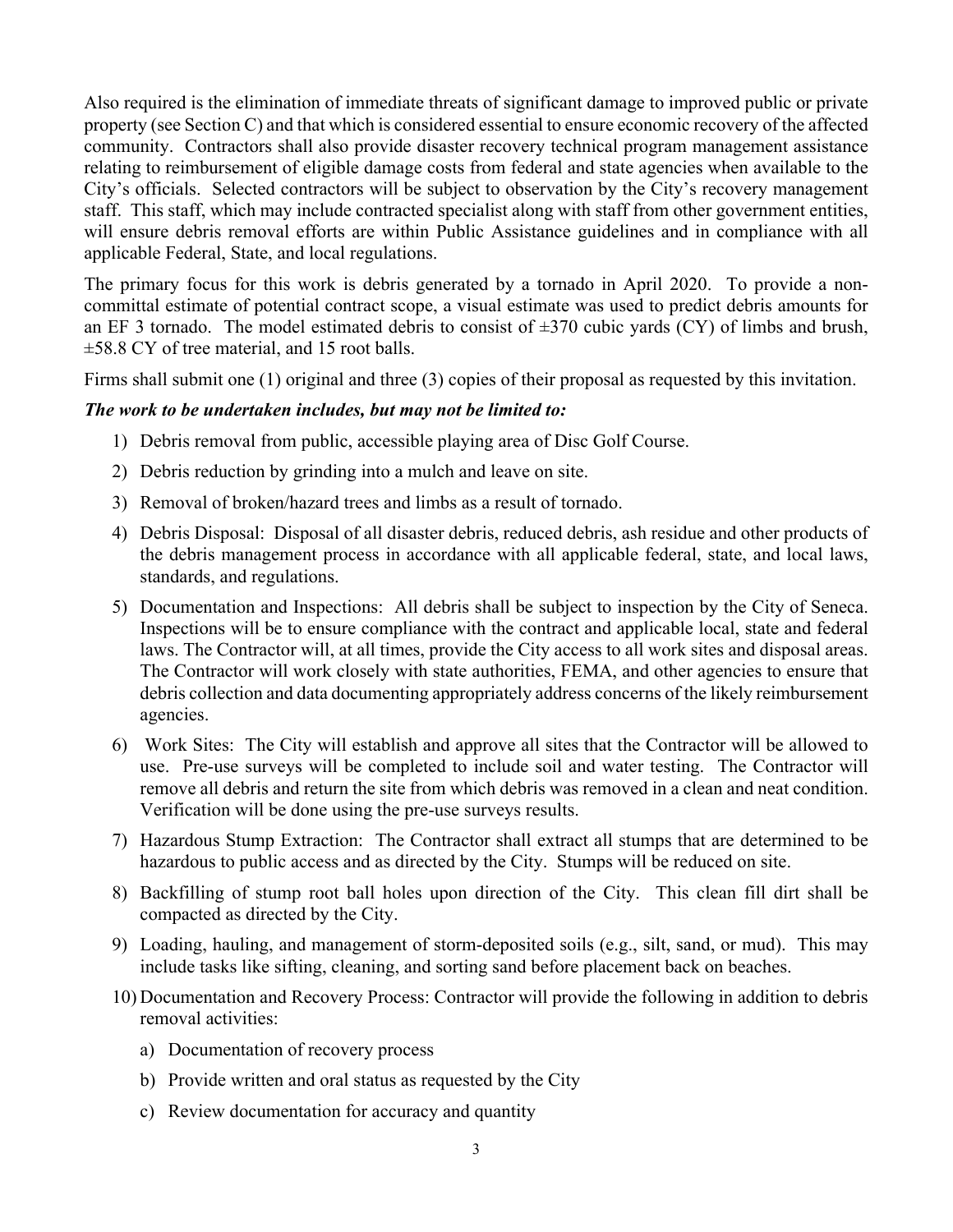- d) Assist in preparation of claim documentation
- 11) Any costs associated with the documentation and recovery process shall be included in Contractor's prices in the pricing attachments. Proposers shall have proven experience with overall management and FEMA requirements including alternative procedures that may be available under pilot programs as well as all rules and regulations to qualify for this scope of work.

## **8. HISTORICALLY UNDERUTILIZED BUSINESSES (HUB)**

It is the policy of the City to provide businesses owned by minority persons equal access and opportunity to participate fully in all aspects of the City's programs; to prohibit discrimination against businesses on the basis of race, color, national origin, or gender; to promote and encourage full and open competition; and to promote equal access to contracting opportunities among the various contractors and vendors that do business with the City. Women-owned and minority-owned businesses are encouraged to apply.

## **9. CONTRACT ADMINISTRATOR**

The CITY ADMINISTRATOR and/or his designee will be the Contract Administrator for this project.

## **10. CITY OF SENECA SELECTION PROCESS**

Proposals will be reviewed and ranked by the City Officials and Staff. After review and ranking firms may be selected for interviews and shall be prepared to make a scheduled presentation to the City, if required.

All communications (as opposed to bids) regarding this project, including any questions related to this Request for Proposal, shall be submitted to Joshua Riches, no later than June 16, 2022, to: jriches@seneca.sc.us.

#### **11. SUBMISSION REQUIREMENTS**

To be considered, submit one (1) original and three (3) complete copies in an  $8\frac{1}{2}$ " by 11" format.

Submission Deadline and Location: **Proposals** must be submitted to Joshua Riches, at the address below by June 24, 2022.

Required Information and format:

The submitted Proposal shall be divided into seven separate sections. The seven sections shall contain the following information.

Section 1: Cover letter/Executive Summary describing the Contractor's firm and including names, address, phone number, fax number and email address of the person or firm submitting the proposal. Provide the name of the contact person and person authorized to contract for the firm.

Section 2: The Proposer's qualifications to meet City of Seneca's objectives and to perform the tasks listed in the proposal. This shall include a statement regarding the financial capability of the company, a description of the office(s) from which the service is being performed and nature of staff and a list of equipment available for recovery projects.

Section 3: Shall outline the contractor's willingness and ability to utilize local contractors and their general requirements for doing so. This includes the contractor's use of women and minority owned businesses to provide services. This shall not be construed as the City endorsing any practice which would violate 2 CFR 200.219(a).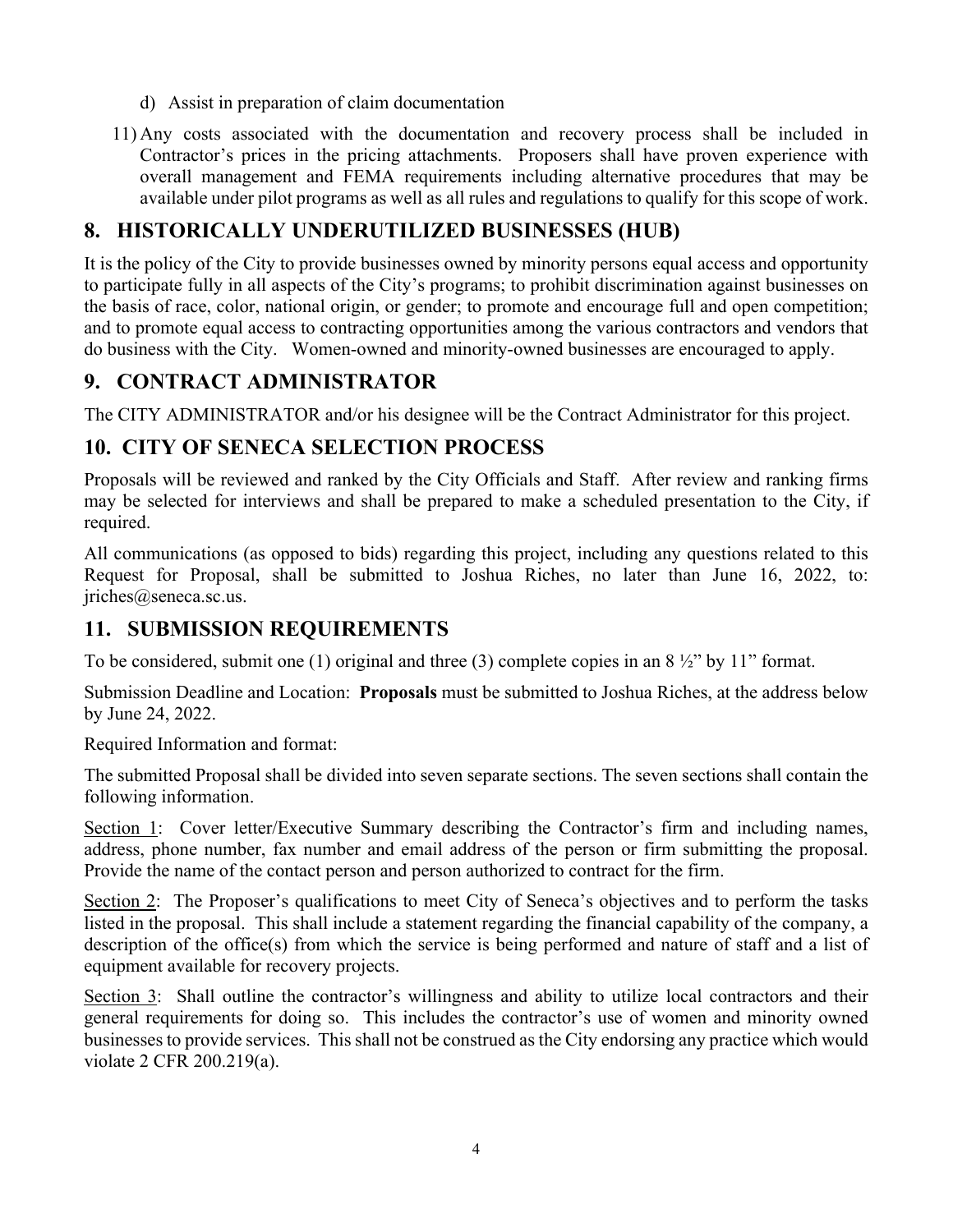Section 4: A statement of the Contractor's familiarity and experience with FEMA's Public Assistance Program including all Alternative Procedures Pilot Program's for Debris Removal and applicable laws, rules, and regulations.

Section 5: A list of references for disaster specific experience over the last five (5) years, including the name of each client, a current contact person with phone number and /or email contact information, the size of each project, and response time. Additionally, Proposer must include in this section a statement listing and describing each and every lawsuit in the past five (5) years in which the Contractor sued, or was sued by, any of Contractor's clients.

Section 6: A debris management and response plan applicable for the scope of work.

Section 7: Lists of costs for the unit prices and hourly rates contained in Attachments I and II.

## **12. LIMITATIONS**

This request does not commit the City to the award of a contract or to pay any costs incurred in the preparation for a response to this request.

The City may or may not require the prospective Proposer to participate in negotiations and to submit additional technical information or other revisions to their proposal as may result from the negotiations.

The City reserves the right to reject any or all proposals, to waive informalities, to request additional information and to award a contract deemed most advantageous for the City.

## **13. MINIMUM REQUIREMENTS OF PROPOSER**

Proposals shall be considered only from firms normally engaged in performing the type of work specified in this Request for Proposal. In the determination of the evidence of responsibility and ability to perform the required services by the Proposer, the City in its discretion shall determine whether the evidence of responsibility and ability to perform is satisfactory. The City reserves the right to reject any or all proposals.

The Proposer should have previous experience in the performance of projects of a similar nature to ensure timely and efficient completion of any disaster project.

The individual/ firm warrants that he/she is fully qualified, with adequate personnel and experience to undertake the services required within a reasonable time. The Proposer shall also certify that insurance coverage meets or exceeds industry standards for this type of work and will be in force to mitigate risk during performance under the contract.

The Proposer shall be an equal opportunity employer and shall adhere to applicable local, state, or federal affirmative action requirements to include, but not limited to, the use of women and minority owned businesses to provide services.

## **14. CRITERIA FOR EVALUATION AND AWARD**

The successful Proposer will be selected based upon the best response offered to the City. Along with other factors the City will use the following criteria and weight to determine the best response.

| <b>CRITERIA</b> | <b>WEIGHT</b> |
|-----------------|---------------|
| Price           | 25%           |
| Qualifications  | 30%           |
| Technical       | 35%           |
| Other           | 10%           |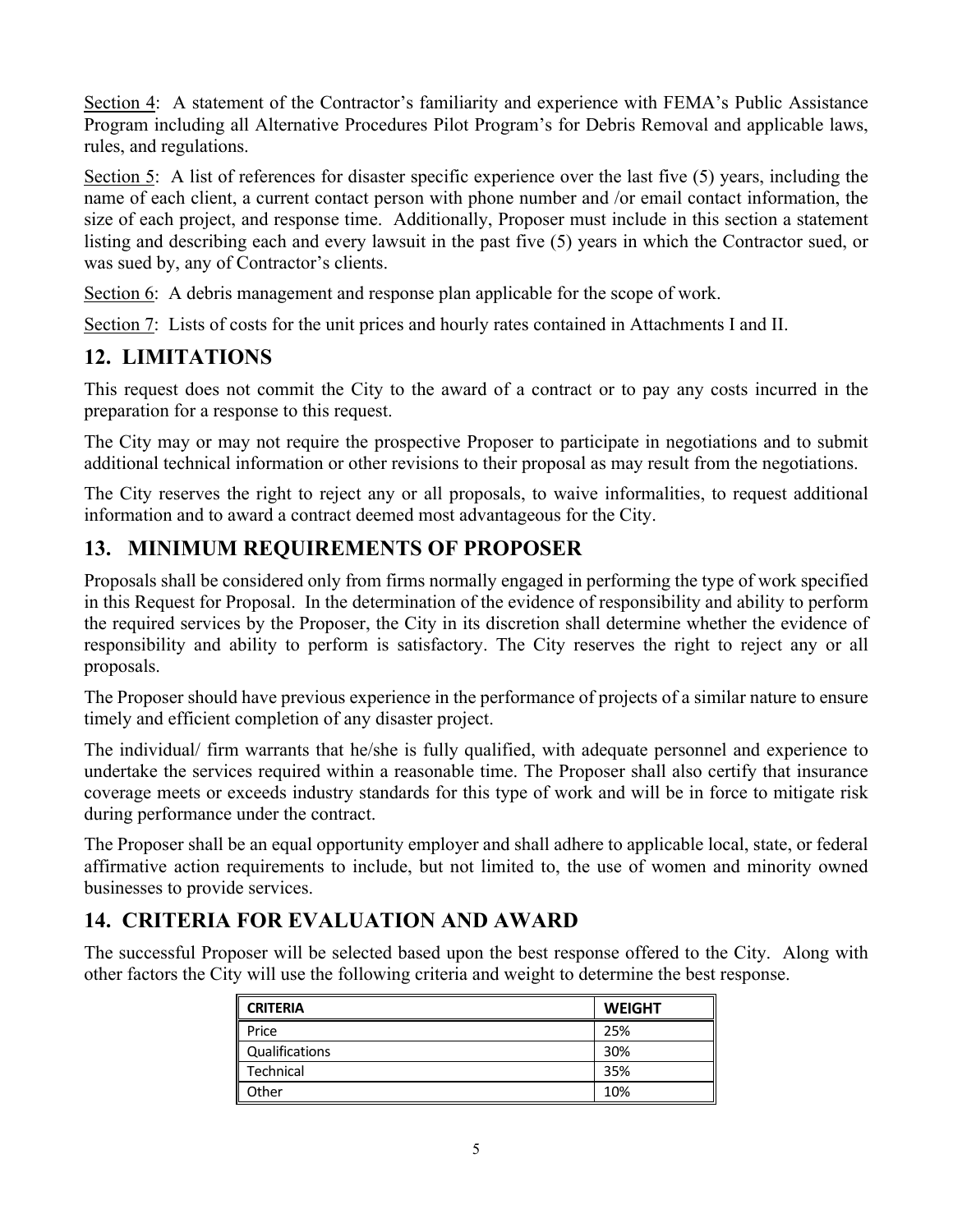Proposers may be requested to give an oral presentation after submission of responses should the City find it necessary, in order to determine which is the best received.

#### **15. INCURRED EXPENSES**

The City is not responsible for any expenses which Proposer may incur in the preparation and submittal of proposals requested by this RFP, including but not limited to, costs with travel, accommodations, interviews, or presentation of proposals.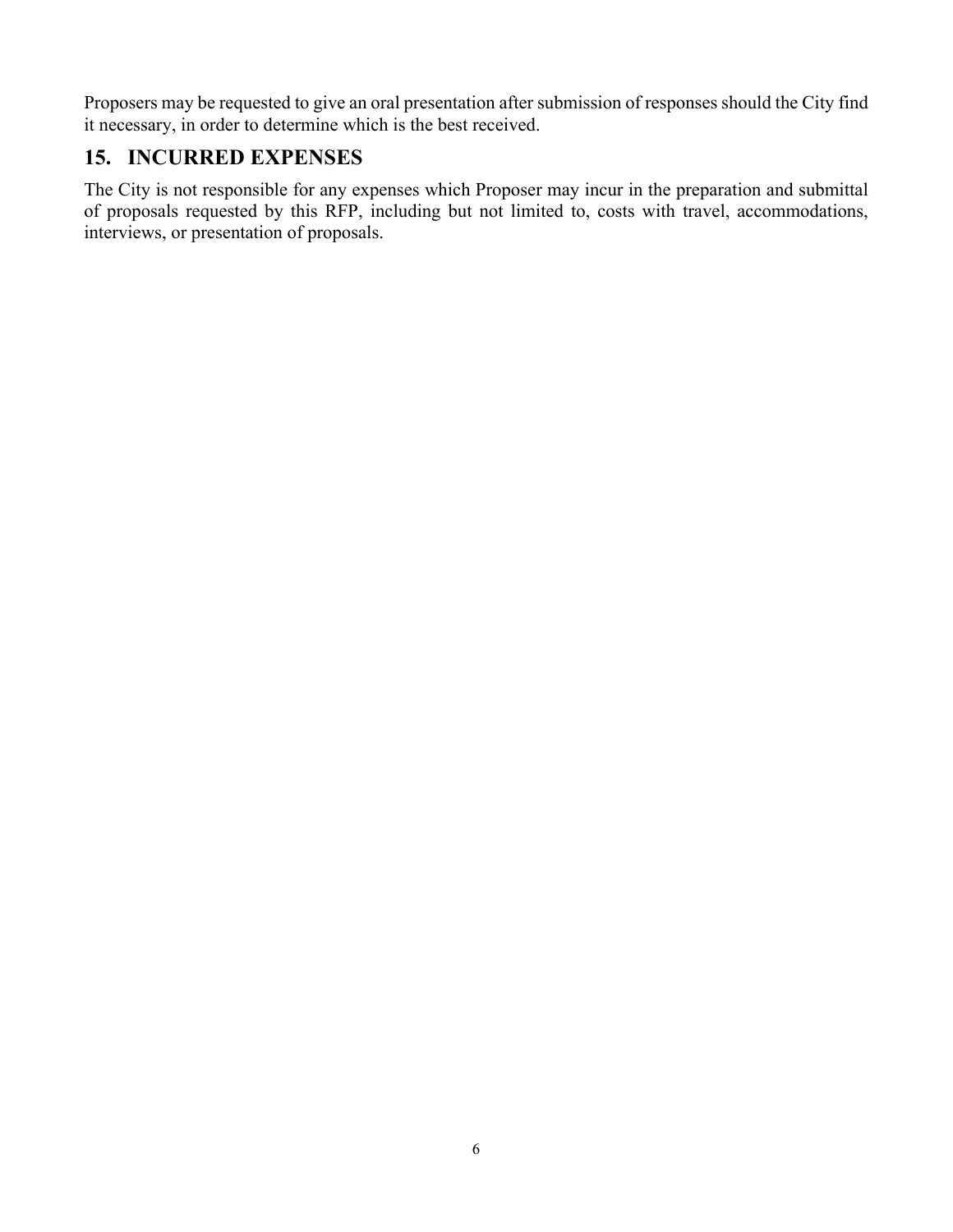## **ATTACHMENT I**

## **WORK DESCRIPTION**

| <b>ITEM</b>    | <b>DESCRIPTION OF DEBRIS WORK</b>                                                                  |
|----------------|----------------------------------------------------------------------------------------------------|
| 1              | Approximately 15 rootballs with an average diameter of 8-10 linear feet                            |
| $\overline{2}$ | Approximately 20 downed hardwood trees with an average diameter of 18 inches, an average           |
|                | height of 60 linear feet, and at an average of 5 feet off the ground.                              |
| 3              | Approximately 20 piles of downed limbs and cut branches in piles sized 10x10x5 linear feet         |
| 4              | It is anticipated that the contractor will come in and remove the logs to the edge of the damaged  |
|                | area where a tub grinder will be able to reduce the hardwood trunks to mulch. The removal will     |
|                | require machinery operating in a wooded area. This mulch will be used to line the playing areas,   |
|                | fairways, etc. In order to efficiently reduce the piled limb debris, either a chipper can be taken |
|                | down the fairways and the debris reduced on site, or the debris can be picked up and transported   |
|                | to the tub grinder. Mobilization/demobilization required. Final spreading and raking to ensure     |
|                | proper depth of mulch may be required. The rootballs will be picked up and removed to the edge     |
|                | of the playing area. Natural reduction can take place.                                             |

## **ATTACHMENT II**

## **FEE SCHEDULE**

| <b>ITEM</b>    | <b>DESCRIPTION OF SERVICE</b>                                               | <b>COST</b>                | <b>UNIT</b> |
|----------------|-----------------------------------------------------------------------------|----------------------------|-------------|
| $\mathbf{1}$   | Vegetative debris removal from public accessible playable area of disc golf |                            |             |
|                | course                                                                      |                            | /CY         |
| $\overline{2}$ | Grinding of vegetative debris                                               |                            | /CY         |
|                |                                                                             |                            |             |
| <b>ITEM</b>    | <b>EXTRACTION OF HAZARDOUS STUMPS RESULTING FROM TREES GROWING ON</b>       |                            | <b>UNIT</b> |
|                | THE RIGHT-OF-WAY AND HAULING TO FINAL DISPOSAL SITE*                        | <b>COST</b>                |             |
| 3              | 24 inch diamter to 47.99 inch diamter measured 24" above ground             |                            | /STUMP      |
| 4              | 48 inch diameter and greater                                                |                            | /STUMP      |
|                | * If applicable                                                             |                            |             |
|                |                                                                             |                            |             |
| <b>ITEM</b>    | DEBRIS FROM LEANERS AND HANGERS WILL BE PILED ON RIGHT-OF-WAY AND           | <b>COST</b><br><b>UNIT</b> |             |
|                | WILL BE HAULED AND DISPOSED OF*                                             |                            |             |
| 5              | Removal of hazardous hanging limbs 2 inches or more at point of break       |                            | /TREE       |
| 6              | Removal of hazardous standing trees 6"-12.99" in diameter                   |                            | <b>EACH</b> |
| 7              | Removal of hazardous standing trees 13"-24.99" in diameter                  |                            | <b>EACH</b> |
| 8              | Removal of hazardous standing trees 25"-36.99" in diameter                  |                            | <b>EACH</b> |
| 9              | Removal of hazardous standing trees 37"-48.99" in diameter                  |                            | <b>EACH</b> |
| 10             | Removal of hazardous standing trees 6"-12.99" in diameter                   |                            | <b>EACH</b> |
|                | * If applicable                                                             |                            |             |
|                |                                                                             |                            |             |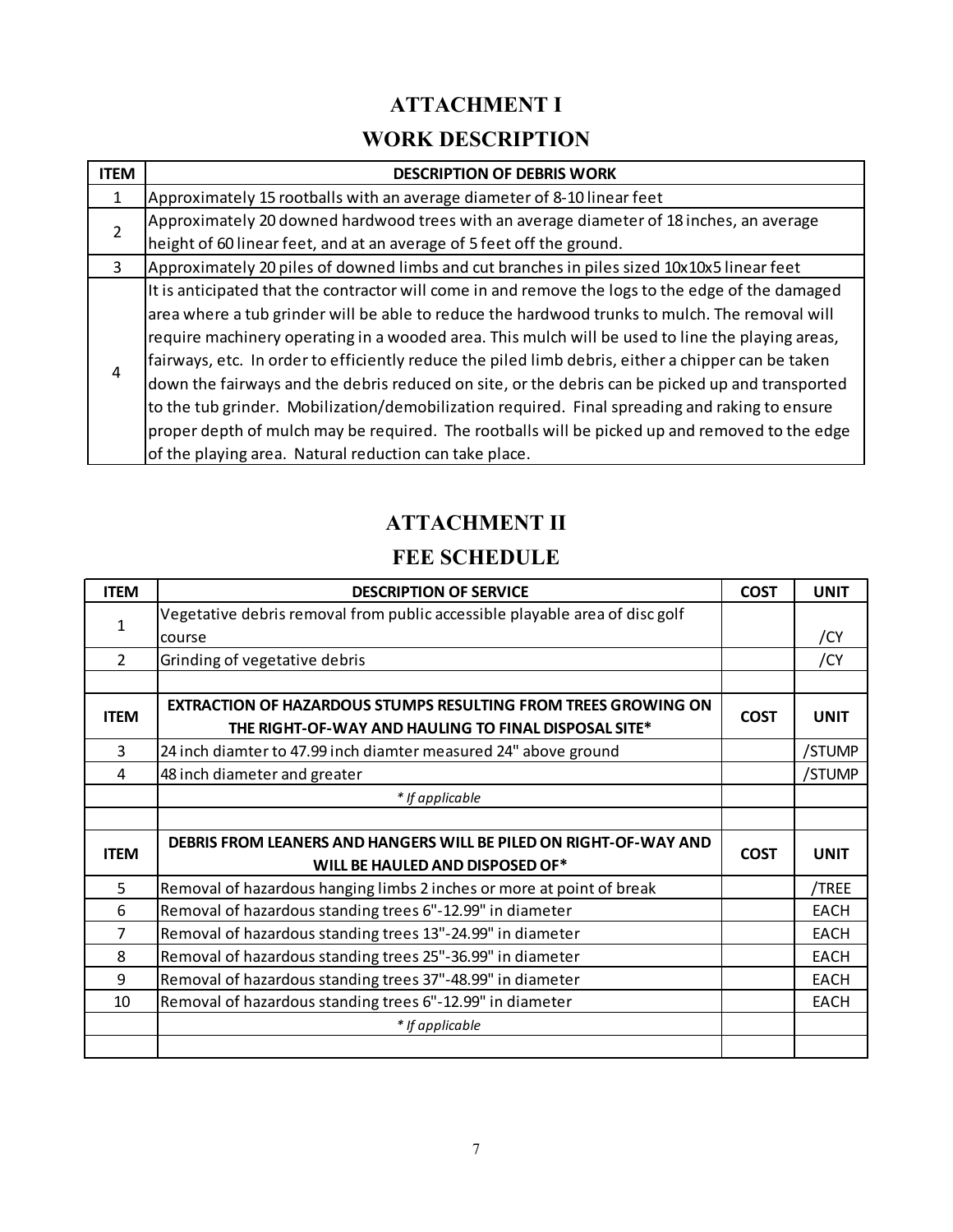#### **NOTES:**

1. Includes management of site remediation to include but not limited to pre and post use soil and water testing.

2. Items 1-10 include all personnel cost needed to deliver the service to include lodging and meals. Pricing will be adjusted for option year awards using a % equal to the % change (+/-) in the Consumer Price Index as published by the U. S. Department of Labor, Bureau of Labor Statistics.